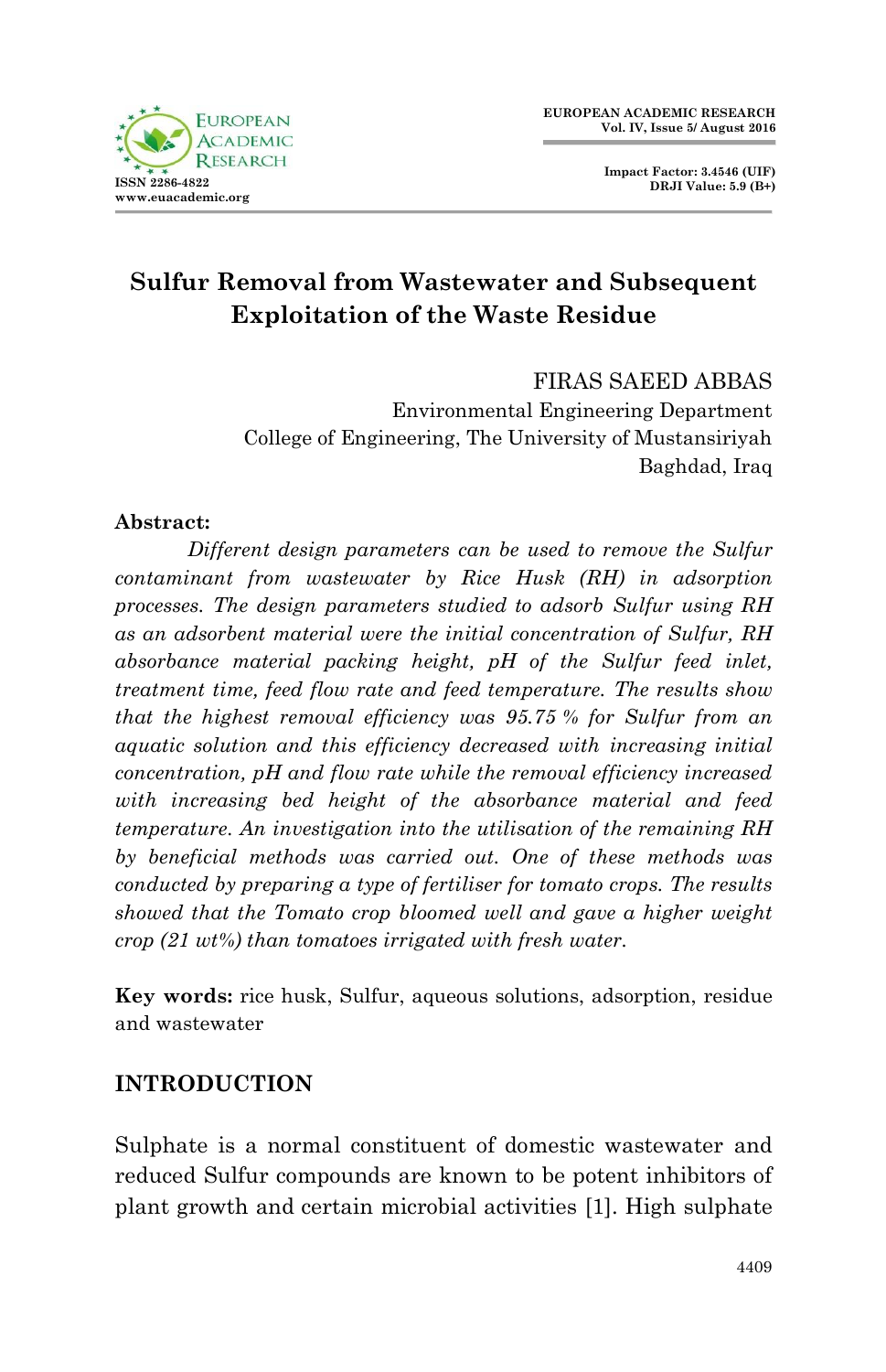wastewaters originate from a number of industrial activities, including pulp and paper manufacture, mineral processing, petrochemical industries and mining activity, i.e., acid mine drainage [2]. Sulphate causes corrosion in the sewers during wastewater discharge, and leads to serious difficulties during on-site anaerobic wastewater treatment, due to the chemical reduction of sulphate to sulphide in various situations, as described below:

1. The production of sulphide is an occupational health and safety issue and a maintenance problem as hydrogen sulphide is a poisonous gas and, when being oxidised to  $SO<sub>2</sub>$ and then Sulfuric acid, corrodes concrete and metal structures and gas engines.

2. Sulphide is a wastewater contaminant that influences the amount of BOD, COD and human health [3]. At present, the treatment processes for wastewater containing sulphates, mainly focuses on the removal of sulphate separately. As for sulphate-rich wastewaters, anaerobic biological treatment has been widely used. Under anaerobic conditions, sulphate reducing bacteria (SRB) respire by using sulphate as a terminal electron acceptor at the expense of the oxidation of electron donors. Depending on the strain and species, these SRB can utilise electron donors such as hydrogen, low molecular weight fatty acids and alcohols, and a variety of environmental contaminants to support their metabolism [4]. Therefore, SRB is commonly found in anaerobic processes treating sulphaterich wastewater [5-6]. The biological sulphate reduction has been recognised as an efficient method for removing sulphate from wastewater. Various aspects of this anaerobic process have been studied [7-8]. When more and more pollutants such as sulphate are discharged together in wastewaters from pharmacy, food, paper making industries and so on, a renewable process that might be capable of simultaneously removing sulphate has received a primary attention [9]. Different strategies have been suggested to control the sulphide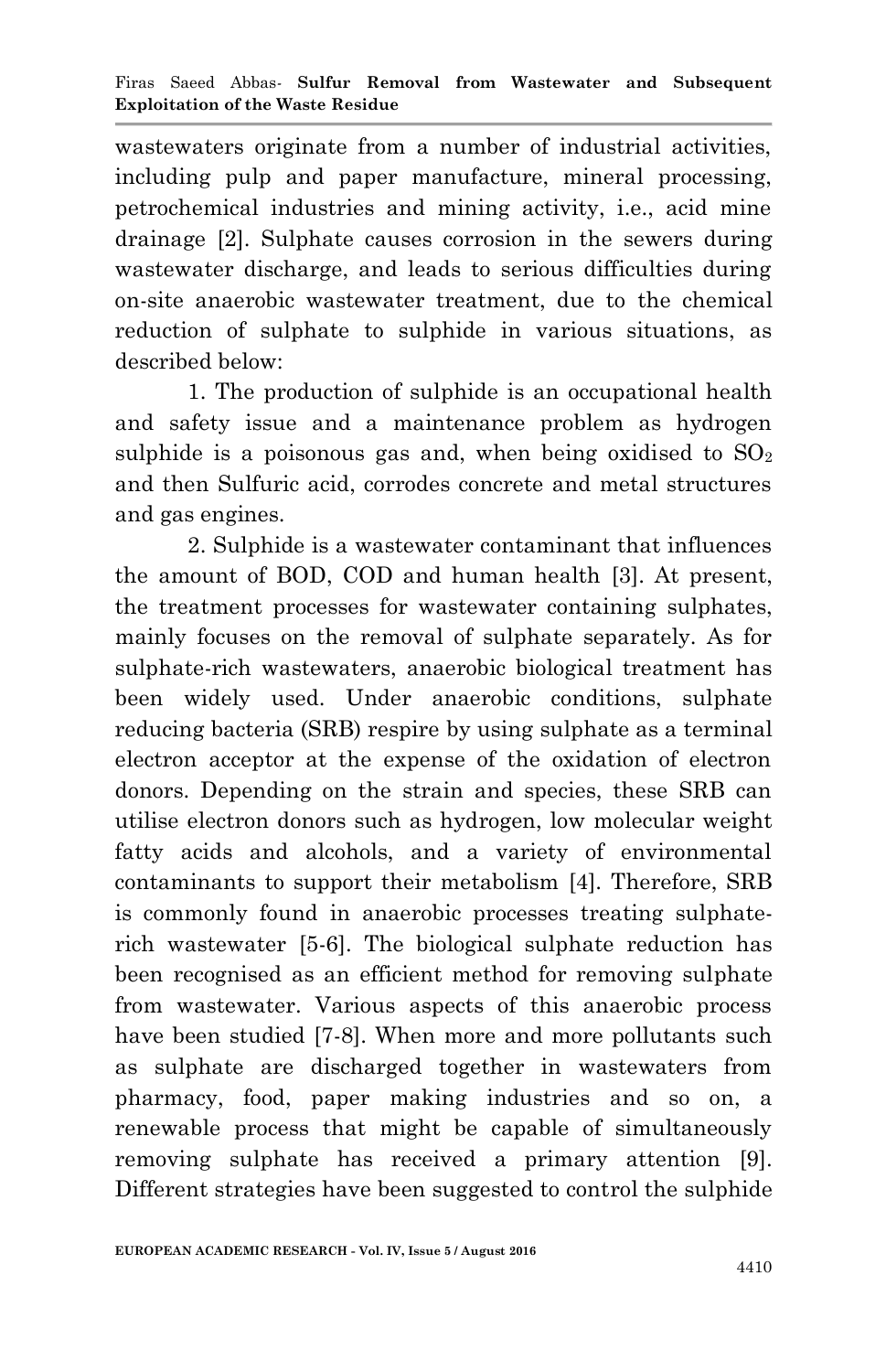toxicity, including a two-stage treatment with the first stage for sulphate reduction and the second for methanogenesis [10]; sulphide precipitation using iron salts; pH control; use of an anaerobic filter in down flow mode [11] and gas stripping [12]. From these perspectives, a more pragmatic sulphide control technique is needed [10, 13]. Also a high sulphate amount is shown in synthetic seawater [14]. One of the suitable methods for removing sulphate from water and wastewater is by using a surface adsorption process. The aim of this investigation is to study the possibility of using rice husk for removing Sulfur from an aqueous solution, and subsequently benefit from the rice husk residue in an eco-friendly method.

## **MATERIALS AND METHODS**

### *Rice husk* **(***adsorbent media***)**

Rice husk (RH) was collected from the Al-Shanafia rice fields in the Southern part of Iraq. The rice husk was washed three times with double distilled water. Excess distilled water was used to remove the soluble materials present in the rice husk brought from the field, boiled to remove colour and other fine impurities which may be found in the rice husk, and then dried at 105 °C for 24 hours. The adsorbent thus processed was used in its original piece size. The surface area of RH was measured by BET (Brunauer – Emmett – Teller Sulfur adsorption technique). The characteristics of the RH are presented in **Table 1**. When the RH was heated in an oven, most of the water was removed from the rice husk while the second major mass loss of about 45-65 % was attributed to the breakdown of cellulose constituent char, which is a carbonaceous residue.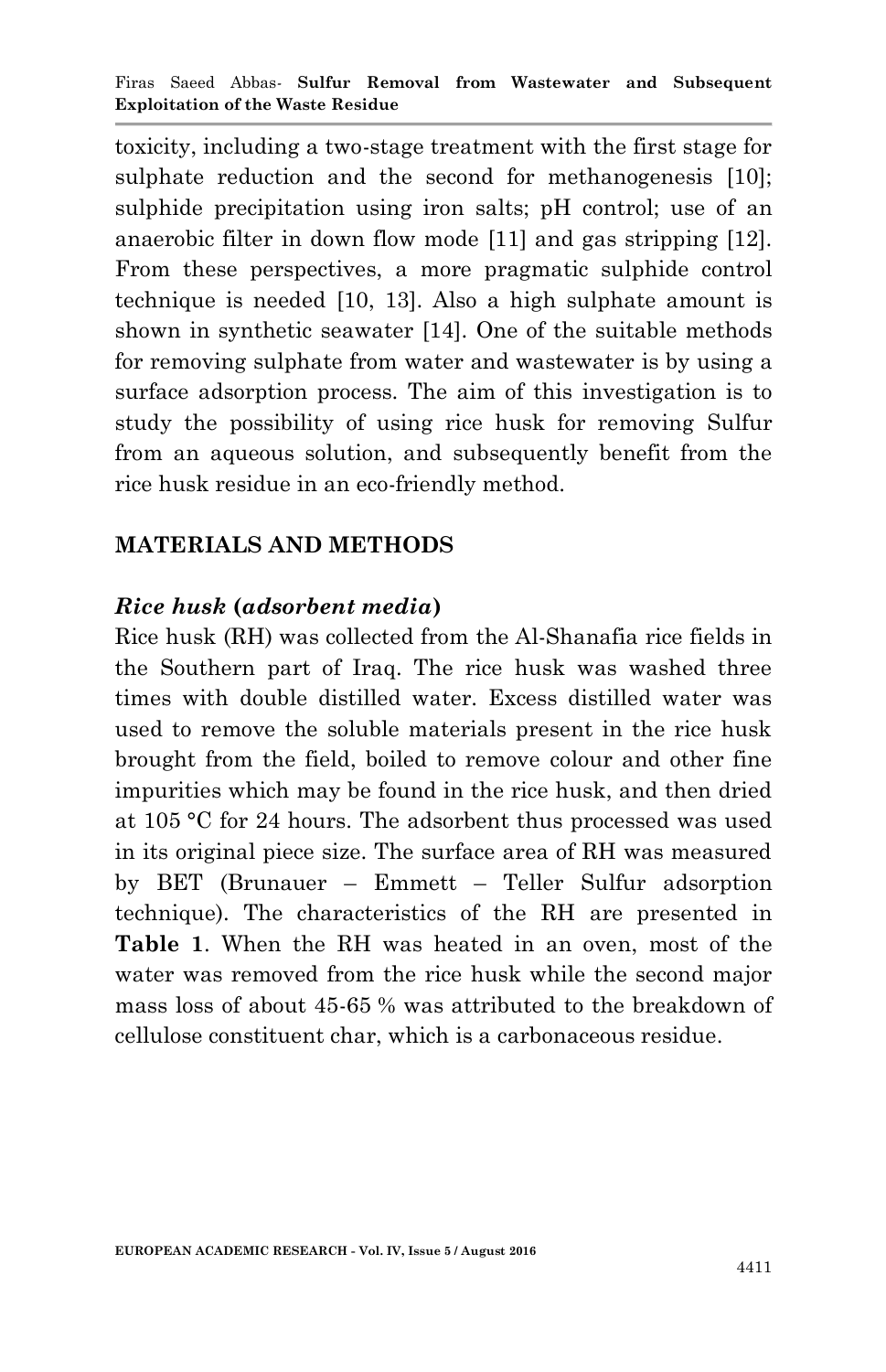Firas Saeed Abbas*-* **Sulfur Removal from Wastewater and Subsequent Exploitation of the Waste Residue**

| Chemical Composition           |                       | XRD of Iraqi Rice Husk                                                               |
|--------------------------------|-----------------------|--------------------------------------------------------------------------------------|
| Compound                       | Composition<br>$wt$ % |                                                                                      |
| SiO <sub>2</sub>               | 90.7                  | ------<br>Edward Lab, Seta (7319)<br>1000                                            |
| $Al_2O_3$                      | 0.13                  |                                                                                      |
| Fe <sub>2</sub> O <sub>3</sub> | 0.06                  | 1300                                                                                 |
| TiO <sub>2</sub>               | 0.015                 |                                                                                      |
| CaO                            | 0.61                  | $\mathbb{M}^{\mathbb{N} \times \mathbb{N}^{\mathbb{N} \times \mathbb{N}}}$<br>Look - |
| MgO                            | 0.25                  | <b>Side</b>                                                                          |
| Na <sub>2</sub> O              | 0.09                  | hypothesis of the month of the control                                               |
| $K_2O$                         | 2.64                  | 75<br>These-Finals can                                                               |
| $P_2O_5$                       | 0.73                  |                                                                                      |
| LOI                            | 4.71                  |                                                                                      |
| $S.A(m^2/g)$                   | 17.5                  |                                                                                      |

**Table1: Characterisation properties of Iraqi rice husk**

#### *Stock solutions*

In order to avoid interference with other elements in wastewater, the experiments in this study were carried out using simulated synthetic aqueous solution (SSAS) of different Sulfur concentrations. A 1000 mg/l stock solution of Sulfur was prepared by dissolving a known weight of  $Na<sub>2</sub>SO<sub>4</sub>$  in one litre of double distilled water. All solutions used in the experiments were prepared by diluting the stock solution with double distilled water to the desired concentration for the experimental work of this investigation. The Sulfur concentrations were measured using spectrophotometer thermo-genesys 10 UV, **USA** 

### *Sorption unit*

A fixed bed column using continuous mode experiments were conducted in order to test Sulfur removal by treating SSAS containing Sulfur above a desired concentration with the various bed heights of the adsorbent media RH using different flow rates of SSAS containing Sulfur at various pH. The pH value was adjusted using 0.1 N NaOH and 0.1 N HCl solutions. A schematic representation of the sorption unit is shown in **Figure 1** where the flow direction is downward by gravity. The sorption unit consists of two glass containers with an inlet at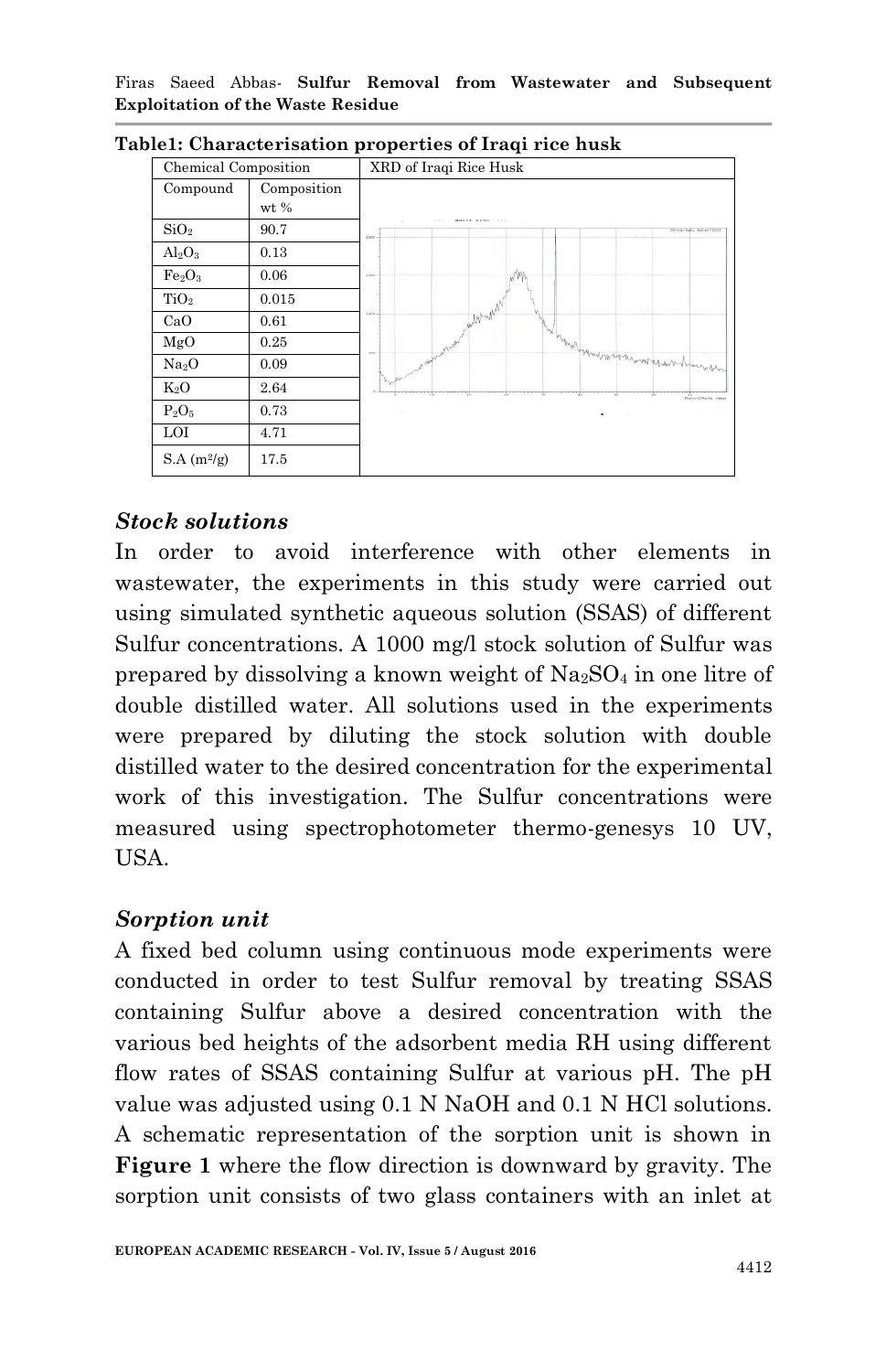the top for the SSAS with Sulfur to enter and an outlet at the bottom with a 1 litre capacity. The glass column has 2.54 cm internal diameter (ID) and 150 cm height. The sorption column was packed with adsorbent media to a height of 10, 20, 30, 40, 50, 60, 70, 80, 90 and 100 cm supported from the top and the bottom by a glass hollow cylinder layer, each cylinder being 0.5 cm ID, 0.1 cm thickness and 1 cm long. Before starting the runs, the packed bed sorption column was rinsed by double distilled water by a down flow through the column.

The RH was packed into the column to the desired depth, and slurry was fed to it by mixing the media RH with distilled water in order to avoid the formation of air bubbles inside the media. After the packed bed sorption column was loaded with the required amount of adsorbent media, the adsorption process was started by allowing the Sulfur SSAS of the required concentration and pH to flow down through the sorption column from the inlet container by gravity at a precise flow rate in an experiment which was adjusted by the valve as shown in **Figure 1**. To determine the best operational conditions, the experiments were carried out at a temperature between 20 to 55 °C, various pH values  $(1–8)$  and initial feed concentrations of SSAS of different Sulfur concentrations (1– 100) mg/l fed individually and at different flow rates (5–100) ml/min. Outlet samples after treatment in each experiment were collected every 10 minutes from the bottom of the packed column and the unadsorbed concentration of Sulfur in the outflowing SSAS was analysed by spectrophotometer.



**Figure 1: The experimental setup for the adsorption unit**

**EUROPEAN ACADEMIC RESEARCH - Vol. IV, Issue 5 / August 2016**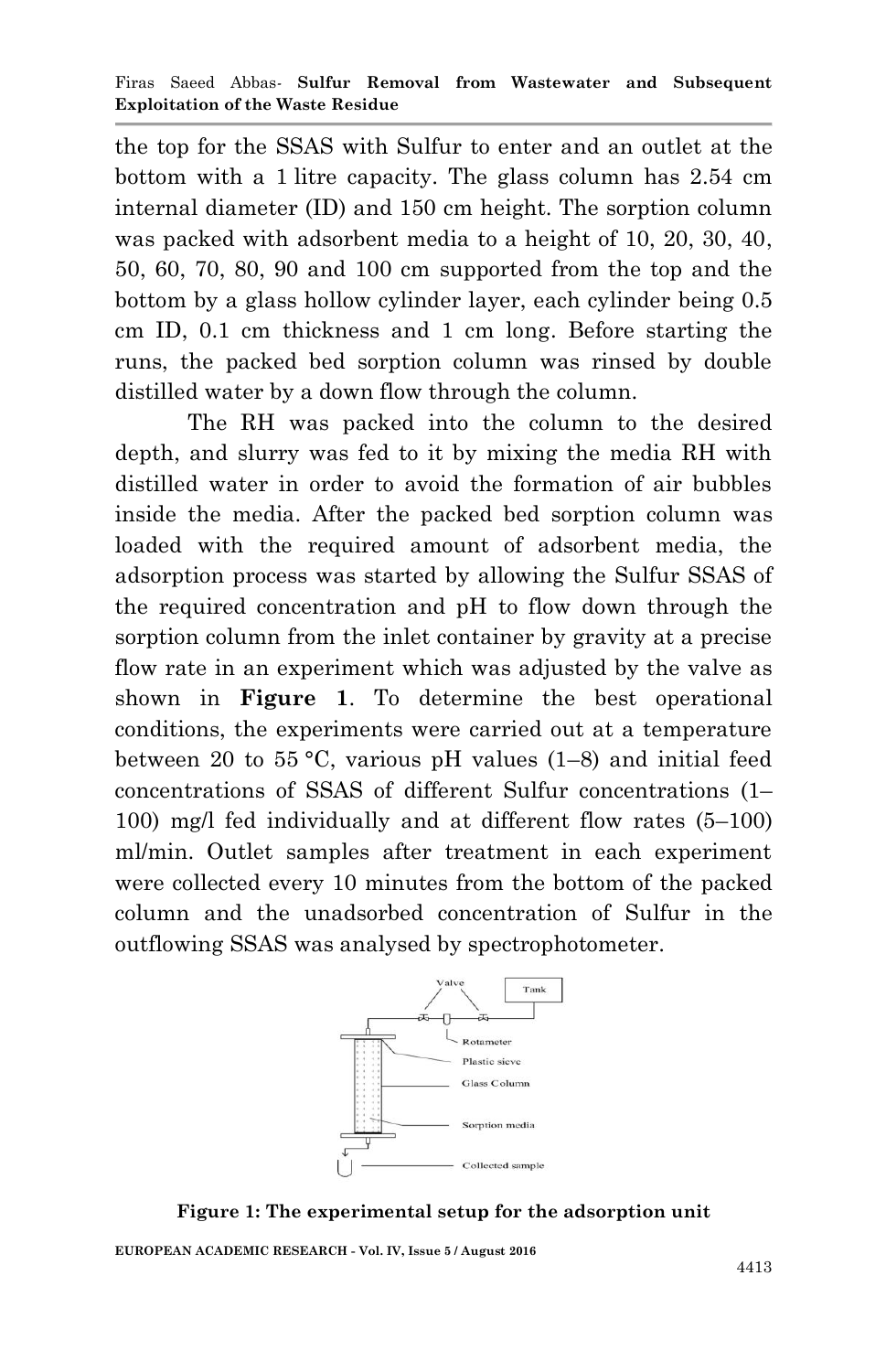Firas Saeed Abbas*-* **Sulfur Removal from Wastewater and Subsequent Exploitation of the Waste Residue**

### *Reusability of rice husk*

In order to check the reusability of sorbent media treated RH with different Sulfur concentrations the used RM were firstly dried and tested again in the sorption unit under conditions of the experiment to give the best percentage removal of Sulfur from the aforementioned SSAS. The capacity of the sorbent was found to decrease on repeated use until it became constant at a specific percentage removal after different times of repeated use. The percentage removal and the number of repeated uses were found to be dependent on the Sulfur concentration. It was determined that *eleven times* of sorbent use was seen to be feasible.

## **RESULTS AND DISCUSSION**

The ability of RH to remove Sulfur from SSAS in a fixed bed column of continuous mode was investigated for various parameters such as the pH of the SSAS containing Sulfur (*pH*), height bed of the adsorbent media RH (*h*), flow rates of SSAS (*F*), SSAS temperature (*Tfeed*) and time of treatment (*t*). The experiments were undertaken by varying all the above parameters for different initial concentrations (*C*o) of SSAS containing Sulfur. The results obtained are explained below.

### *Effect of Initial Concentration*

The results showed that using adsorbent material, the percentage removal of Sulfur decreased when the initial concentration  $(C_0)$  of SSAS containing Sulfur increased with the other variables held constant as shown in **Figure 2**. This can be explained by the fact that the initial concentration of Sulfur had a restricting effect on the Sulfur removal capacity. Simultaneously the adsorbent media had a limited number of active sites, which became saturated at a certain concentration. This led to an increase in the number of Sulfur molecules competing for the available functional groups on the surface of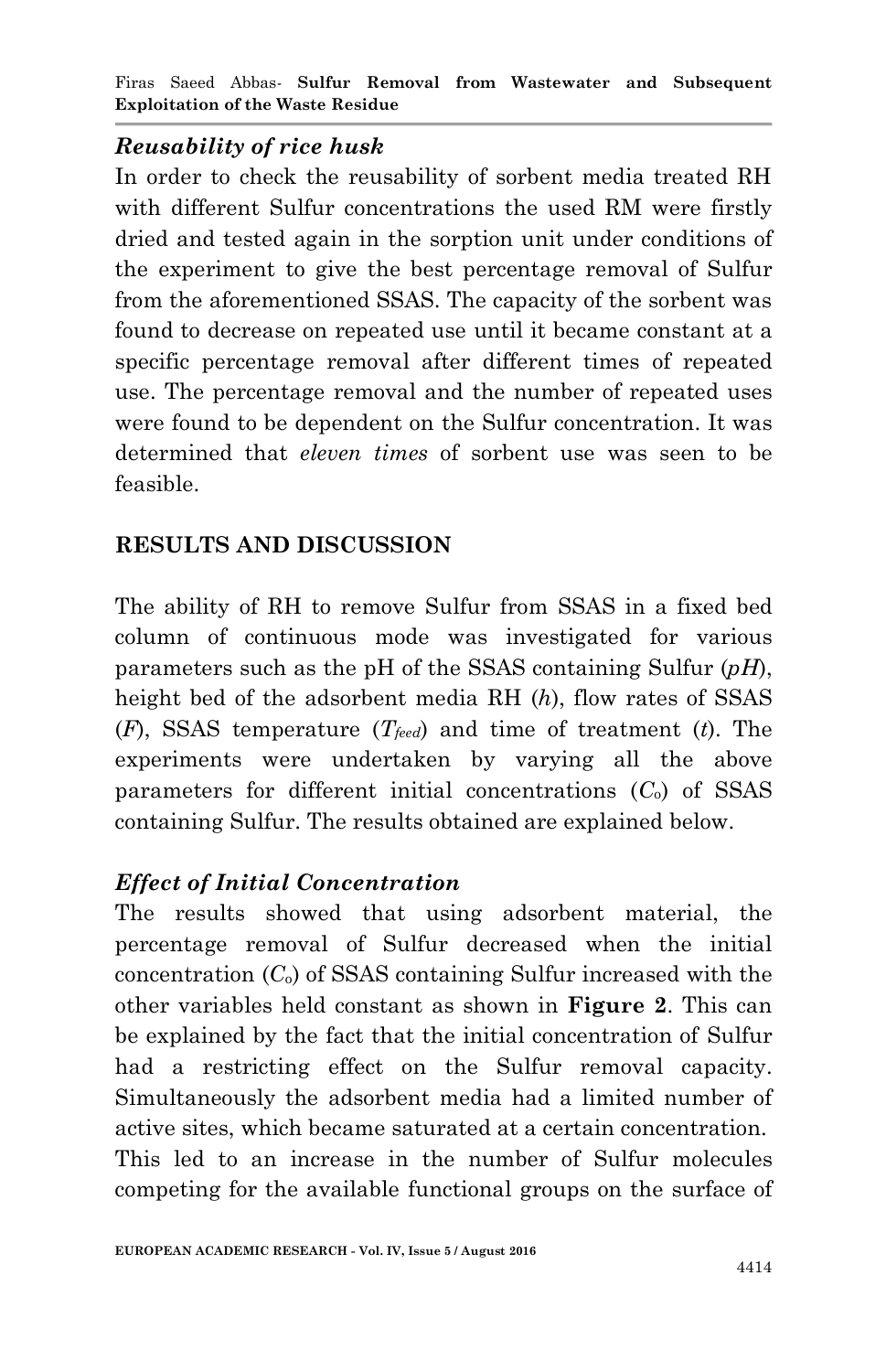the adsorbent material. Since a solution of lower concentration has a small amount of Sulfur compared to a solution with a higher concentration, so the percentage removal tended to decrease with increasing initial concentration of Sulfur. For the adsorbent media, the highest percentage removal was 95.75 % for Sulfur at an initial Sulfur concentration of 1 mg/l, so the adsorbent material was found to be efficient for Sulfur removal from SSAS and wastewater.

## *Effect of pH*

The results showed that the percentage removal of Sulfur decreased when the pH of the SSAS containing Sulfur increased with the other variables held constant and using RH as the adsorbent material, as shown in **Figure 3**. This decrease can be explained as follows: The adsorption of Sulfur from SSAS is dependent on the pH of the solution, which affects the surface charge of the adsorbent and the degree of ionisation and speciation of the adsorbate species. This can be attributed to the dependence of Sulfur ionisation on the pH value. In addition, the presence of  $OH^-$  ions on the adsorbent prevents the uptake of Sulfur ions. The pH also affects the surface properties of the sorbent i.e. the surface charge of the cells used as a sorbent. At very low pH values, the surface of the sorbent is also surrounded by hydronium ions, which enhance the Sulfur ion interaction with the binding sites of the sorbent by greater attractive forces. Hence its uptake on the polar adsorbent is reduced [7].

## *Effect of Adsorbent Media Bed Height*

The results indicated that when the adsorbent media bed height was increased, the percentage removal of Sulfur increased as well when the other variables were held constant as shown in **Figure 4**. The increase in bed height (*h*) meant an increase in the amount of adsorbent media RH, thus increasing the surface area of the adsorbent material, hence increasing the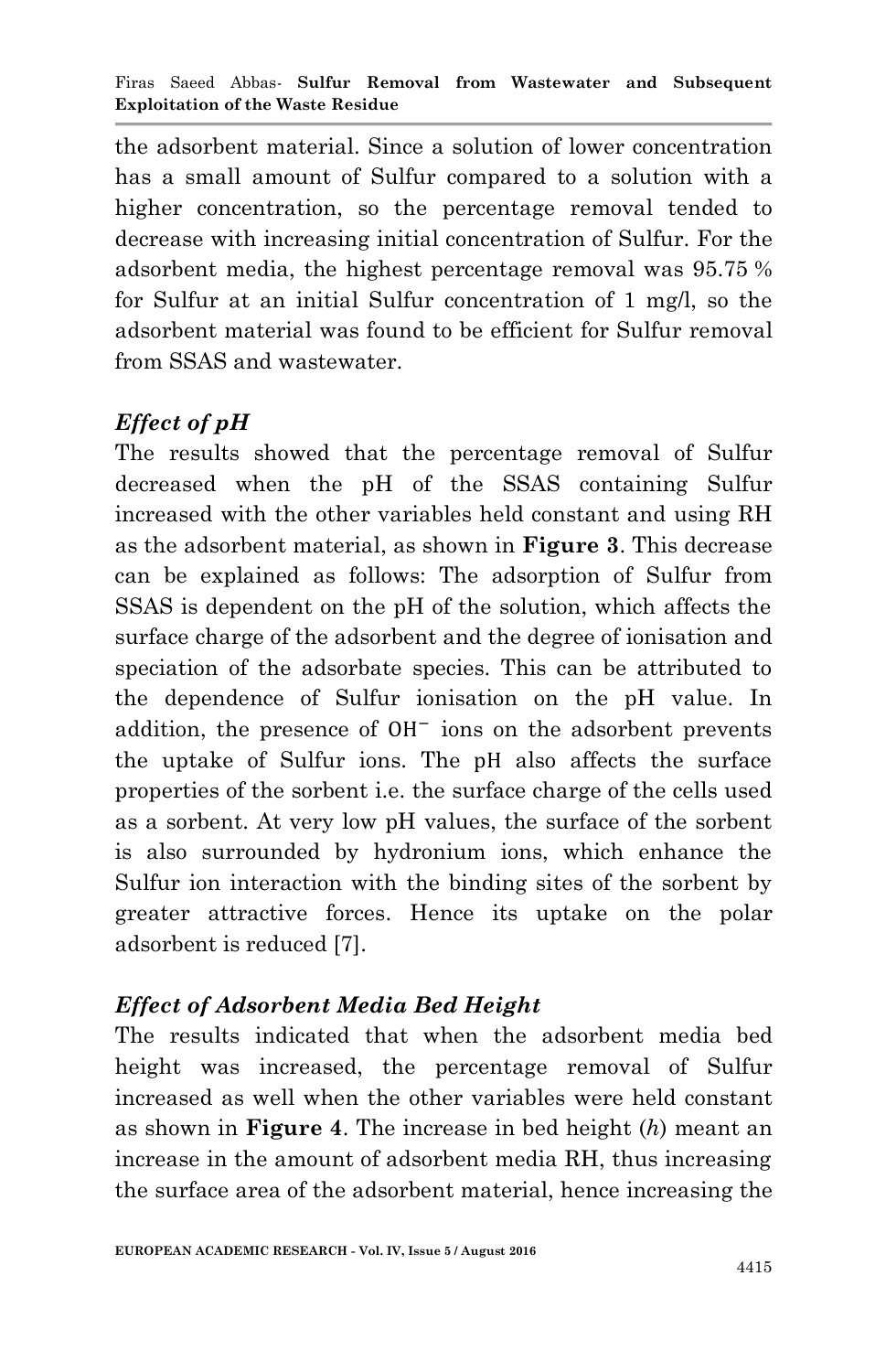number of active sites in the adsorbent material surface i.e. the availability of binding sites for adsorption increases and consequently this increases the Sulfur removal capacity of the RH. This led to increase the ability of the adsorbent media to adsorb a greater amount of Sulfur from the SSAS at different initial concentrations and ultimately the percentage removal of Sulfur increased.

## *Effect of Flow Rate*

The results illustrated that when the flow rate of SSAS containing Sulfur increased, the percentage removal of Sulfur decreased with all the other variables held constant as shown in **Figure 5**. This may be due to the fact that when the flow of SSAS containing Sulfur increased, the velocity of the solution in the column packed with the adsorbent media RH increased as well, so the solution spent a shorter time in the column compared to when a low flow rate was used. With a low flow rate the SSAS containing Sulfur resides in the column for a longer time, and therefore undergoes more treatment with the adsorbent media. Thus with a high flow rate the adsorbent media uptakes a low amount of Sulfur from the SSAS and therefore the percentage removal of Sulfur decreased when the flow rate increased.

## *Effect of Feed Temperature*

The results demonstrated that when the temperature of the feed of the SSAS containing Sulfur increased, the percentage removal of Sulfur also increased with all the other variables held constant as shown in **Figure 6**. The effect of temperature is fairly common and increases the mobility of the acidic ions. Furthermore, increasing temperatures may produce a swelling effect within the internal structure of the adsorbent media enabling Sulfur ions to penetrate further. It is indicated that Sulfur adsorption capacity increased with increasing feed temperature from 5 to 55 °C. This effect may be due to the fact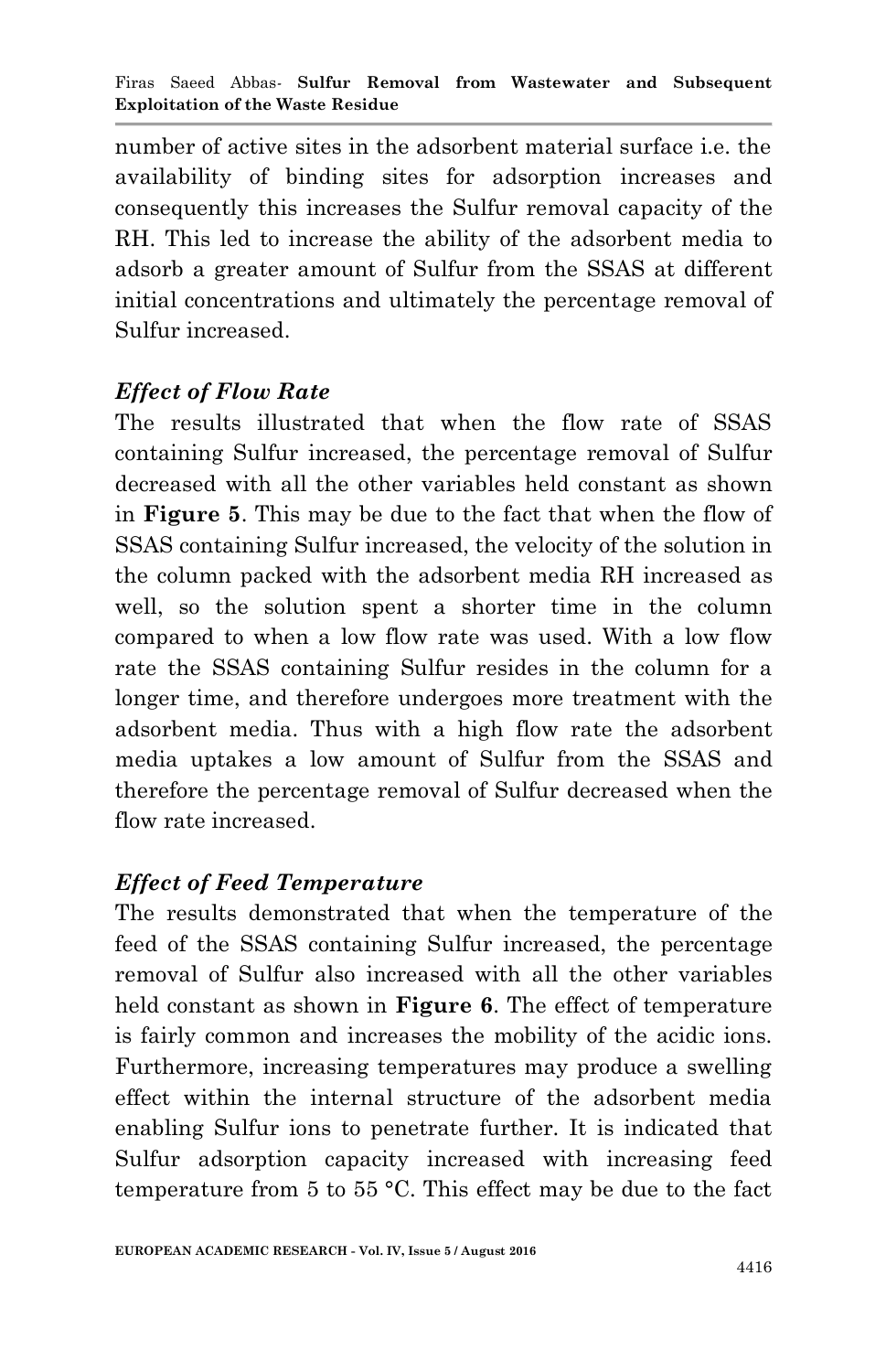that at higher temperatures an increase in active sites occurs due to bond rupture.

#### *Effect of Treatment Time*

The results demonstrated that when the treatment time of SSAS containing Sulfur increased, the percentage removal of Sulfur increased with all the other variables held constant as shown in **Figure 7**. This may be due to the fact that when the time of treatment of SSAS containing Sulfur increased and the velocity of the SSAS in the column packed with the adsorbent material remained constant, the solution spent a longer time in the column than when the time of treatment was decreased. Thus the adsorbent material could uptake a greater amount of Sulfur from the SSAS and therefore the percentage removal of Sulfur from the SSAS increased.



**Figure 2: Effect of initial concentration**  $(C<sub>s</sub>)$  **on the percentage removal of Sulfur**  $\omega$   $T_f$  =55 °C,  $h_b$  = 1 m,  $pH=1$ ,  $t=60$  min. and  $F=5$ **ml/min.**



**Figure 3: Effect of pH on the percentage removal of Sulfur**  $\& C = 1$ **mg/l, Tf =55°C, hb = 1 m, t=60 min. and F=5 ml/min.**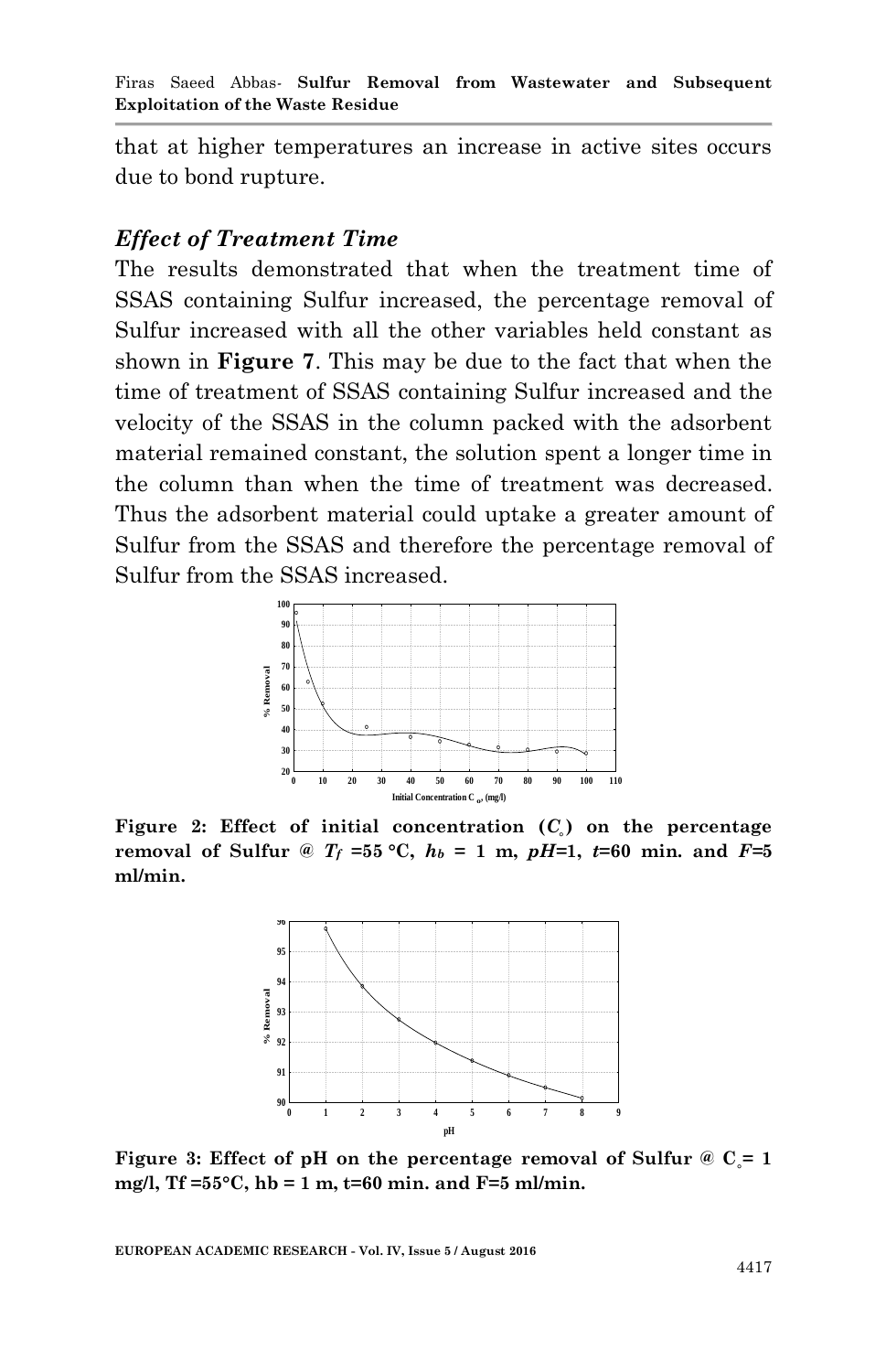

**Figure 4: Effect of adsorbent media bed height (hb) on the percentage removal of Sulfur**  $\&e \text{ }C = 1$  mg/l, pH=1, Tf =55  $\textdegree C$ , t=60 min. and F=5 **ml/min.**



**Figure 5: Effect of aqueous solution flow rate (F) on the percentage removal of Sulfur**  $\&e \text{ }C = 1$  mg/l, pH=1, Tf =55 $\degree$ C, hb = 1 m and t=60 min.



**Figure 6: Effect of feed temperature (Tf) on the percentage removal of Sulfur @ C˳= 1 mg/l, pH=1, hb = 1 m, t=60 min. and F=5 ml/mi**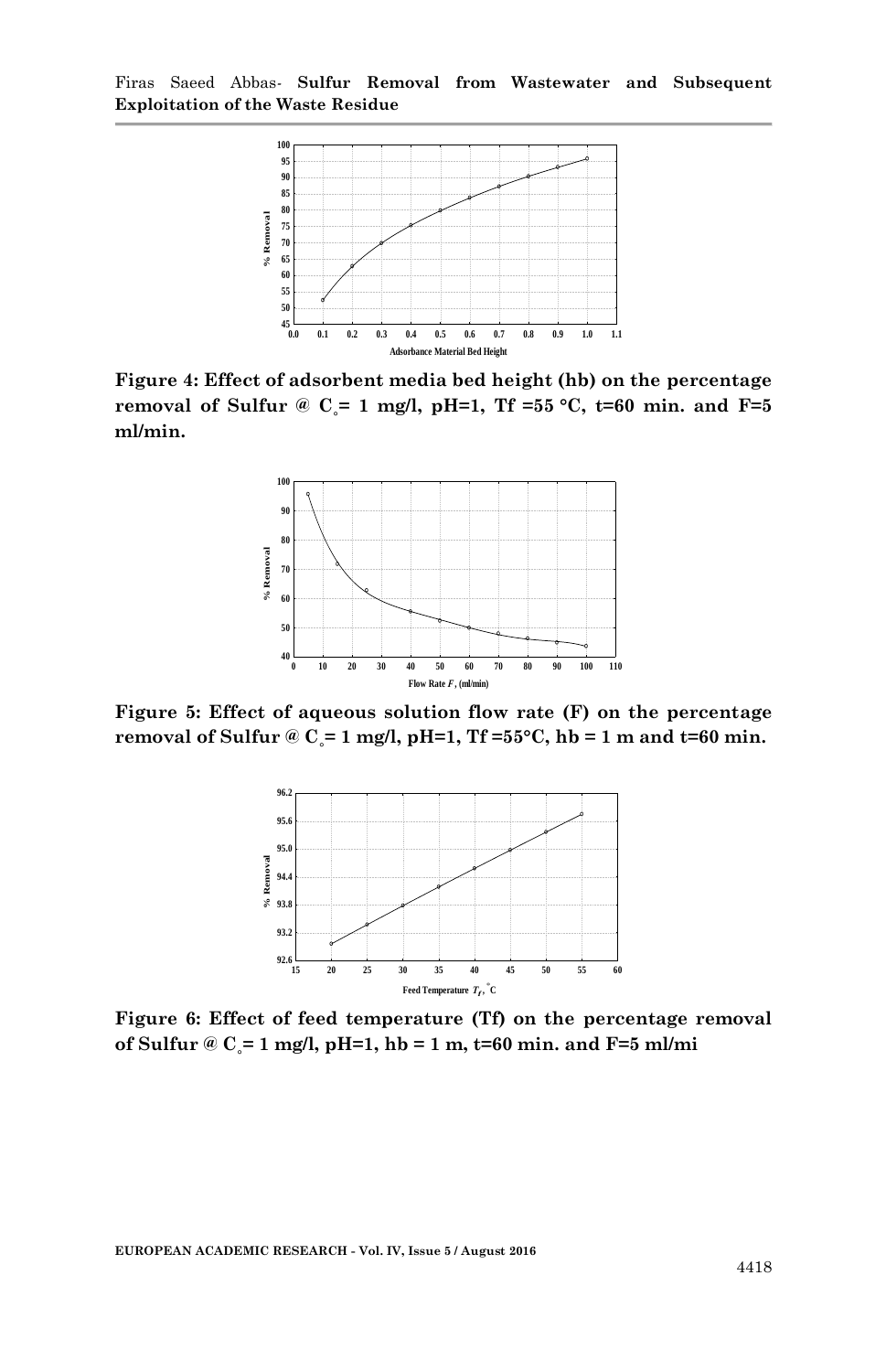

**Figure 7: Effect of treatment time (t) on the percentage removal of Sulfur**  $\& C = 1$  **mg/l, Tf** =55  $\degree$ C, pH=1, hb = 1 m, and F=5 ml/min.

#### **Statistical Model**

A statistical model was developed based on the experimental results obtained from this study. Regression Analysis and the **π**  Theorem were adopted to maintain a relation between the percentage removal of Sulfur and the feed temperature, flow rate, pressure, pH of the feed solution, initial concentration of Sulfur, adsorbent media RH bed height, treatment time and column diameter. These relations are shown in **Equation 1** below, which has a correlation coefficient (*R*<sup>2</sup> ) 0.989.

$$
\%R = 2.3932 \times 10^{-6} \left( \frac{T_f.P.h_b.C_{Psol}.t}{F.d.C_{\circ}.g} \right)^{0.262} \left( \frac{1}{pH} \right)^{0.029} \dots \tag{1}
$$

| where: | $%$ R                 | Percentage Removal of Sulfur from SSAS      |
|--------|-----------------------|---------------------------------------------|
|        | $T_f$                 | Feed Temperature, (K)                       |
|        | P                     | Pressure, (Pa)                              |
|        | $h_h$                 | Adsorbent Material Bed Height, (m)          |
|        | $c_{P_{sol}}$         | Heat Capacity of Aqueous Solution, (J/g. K) |
|        | F                     | Aqueous Solution Flow Rate, $(m^3/s)$       |
|        | d                     | Internal Diameter of Sorption Column, (m)   |
|        | $\mathcal{C}_{\circ}$ | Initial Concentration of Sulfur $(g/m^3)$   |
|        | t                     | Treatment Time, (s)                         |
|        | g                     | Acceleration of Gravity, $(m/s^2)$          |
|        |                       |                                             |

## **Exploitation of used Rice Husk**

A huge amount of rice husk remained over after being used for the removal of Sulfur from the SSAS as explained above. Utilisation of this rice husk containing Sulfur can be achieved as follows: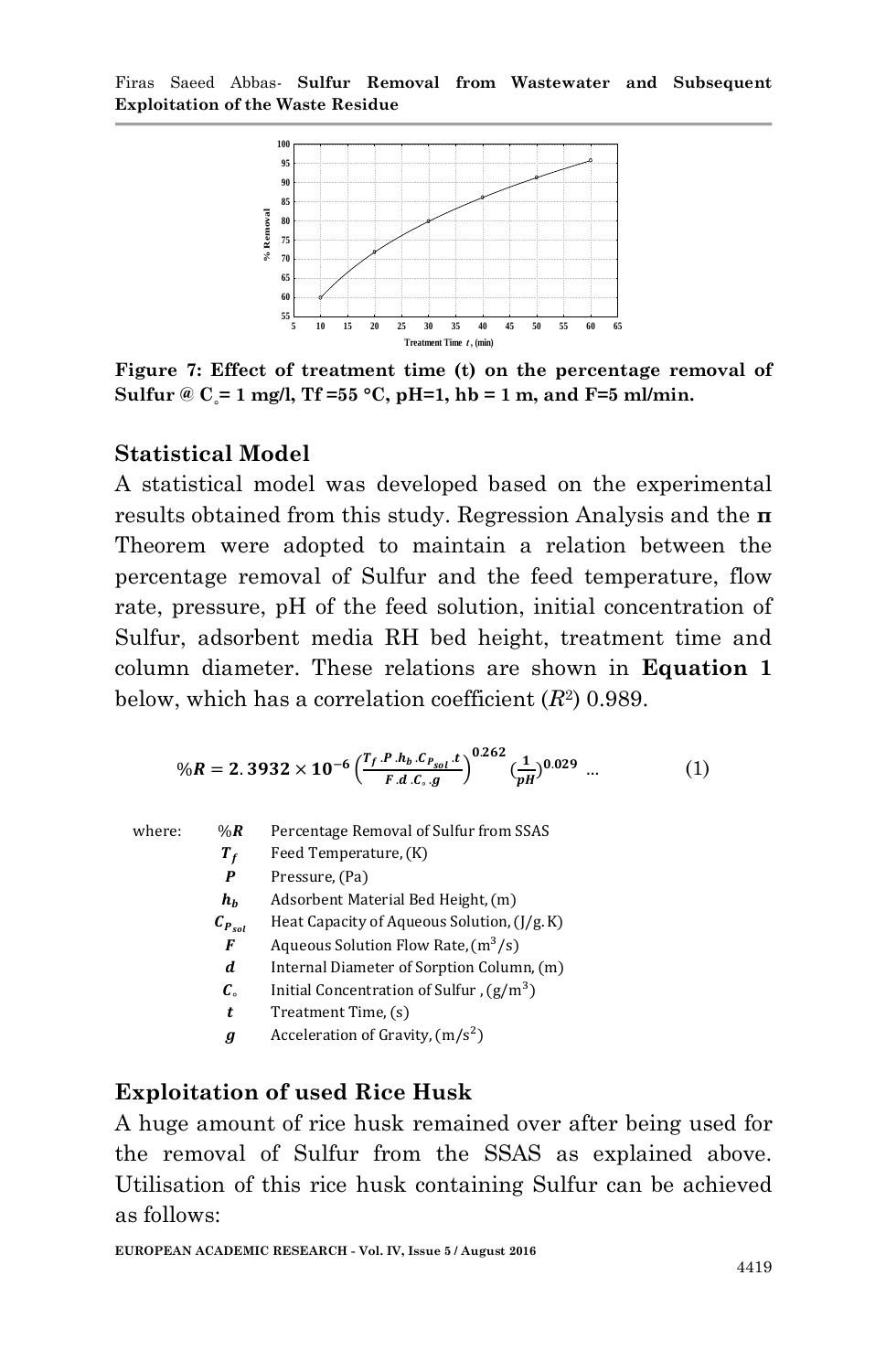## *Employment of used rice husk as a fertiliser for tomato crops*

Exploitation of the used RH can be achieved by employing it as a fertiliser for tomato crops as follows: RH waste which has previously adsorbed Sulfur from SSAS under different operating conditions was segregated and classified according to its Sulfur content and utilised as a raw material in the synthesis of a fertiliser for tomato crops. The samples had different ratios of Sulfur to RH namely between 0.01 to 0.1 wt % for Sulfur. RH containing different Sulfur ratios was firstly crushed to make powder, the powder completely dissolved in water and the resulting solution used to irrigate the tomato crop. The tomato crop results showed good blooms and gave a higher weight crop (21 wt%) than tomatoes irrigated with fresh water.

It is known that Sulfur tends to increase the yield of crops, vegetables and fruits, produces superior turf, with healthy and deep roots. It enhances the uptake of fertilisers, creates vegetation in saline and poor soils, and promotes ecological balance. This is achieved by enhancing the soil structure and fertility through the addition of vital organic matter in the soil, by the efficient transfer of fertiliser nutrients and micronutrients because of the high chelation and cation exchange proportion of the active Sulfur component, increasing the moisture holding capacity of the soil, increasing microbial activity in the soil and enhancing the plant cell biomass.

Sulfur affects plant growth in different ways. It can affect physically through increasing the water holding capacity, increasing the aeration of soils, improving soil workability, helping resist drought, improving the seed bed, making the soil more friable or crumbly and reducing soil erosion. It can affect chemically by chelating nutrients for uptake by plants, possessing a high ion-exchange capacity, increasing the buffering properties of soils, and increasing the percentage of total Sulfur in soils. Lastly, Sulfur can affect biologically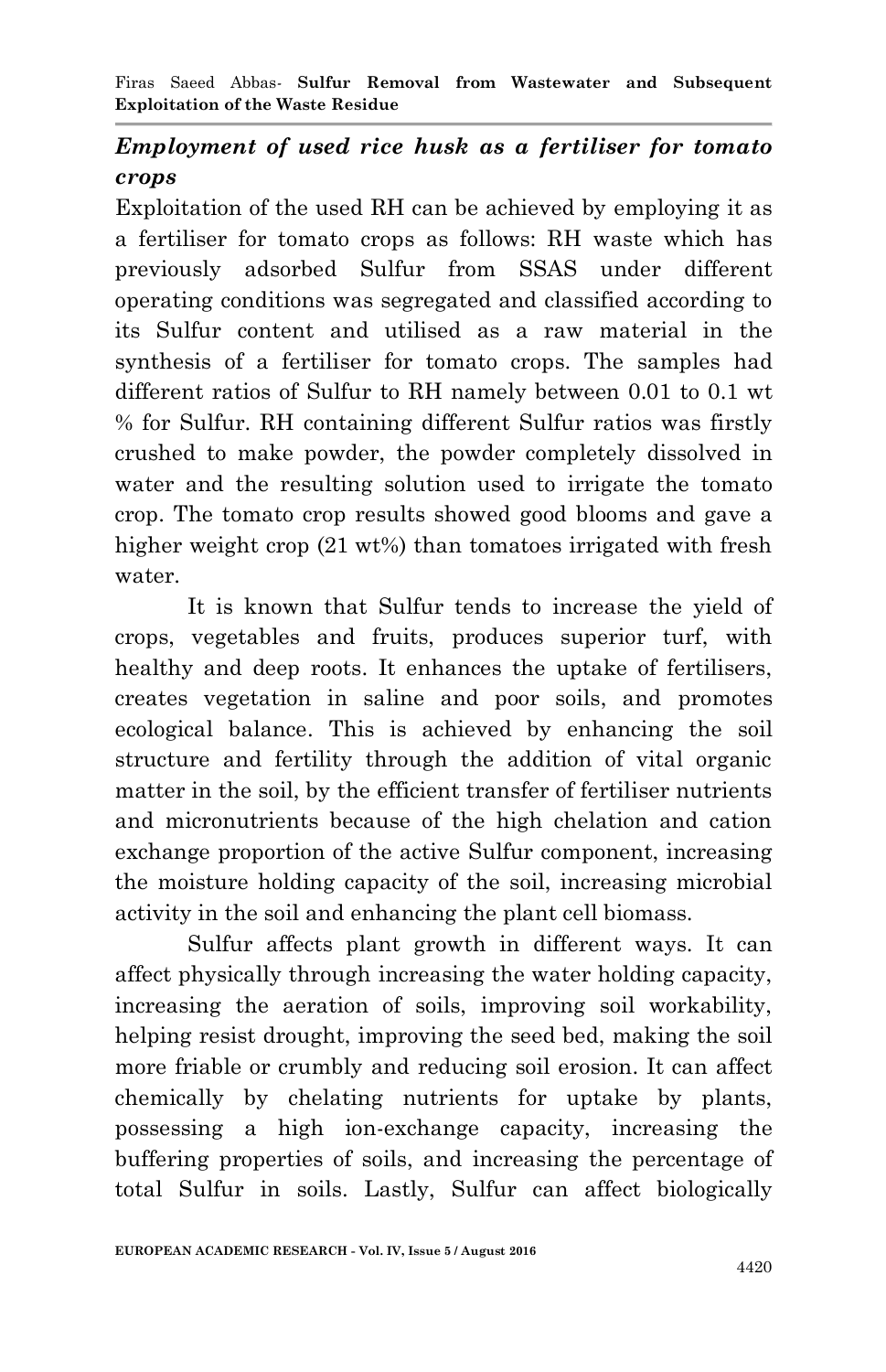through accelerating plant cell division and promoting growth, increasing germination of seeds and viability, increasing root respiration and formation, stimulating growth and the proliferation of soil microorganisms, and aiding in photosynthesis.

Sulfur is a fungicide that can be used on tomato plants according to the Utah State University Extension. It is a useful preventative for diseases and some pest problems to which tomatoes are susceptible. Alternaria leaf spot - also known as early blight - and powdery mildew are the two fungal diseases that can be treated with Sulfur. Certain pest infestations can also be treated with Sulfur. Sulfur protects new growth from further damage by pests or diseases but should not be applied until a symptom or pest presents itself.

## *Employment of used rice husk in electric generation as a low value material*

In many agricultural countries which are producers of rice, such as Thailand, Malaysia, Sri Lanka and others, residual rice husk is often used in the generation of electrical energy. Hence, it is possible to use rice husk to remove Sulfur from wastewater before being used in the production of electrical power and thus two benefits can be achieved from the use of the rice husks and thus contributes to reducing the use of fossil fuels and preserving the environment in a more convenient and economical way by getting rid of two pollutants by one material.

## **CONCLUSION**

The following conclusions can be drawn:

**1.** RH has shown good ability to remove Sulfur from SSAS using a fixed bed adsorption unit. Thus, it can be recommended for removal of Sulfur from wastewater in Iraq instead of using other material because it is valid, cheaper, economical, easy and simple to use. It has a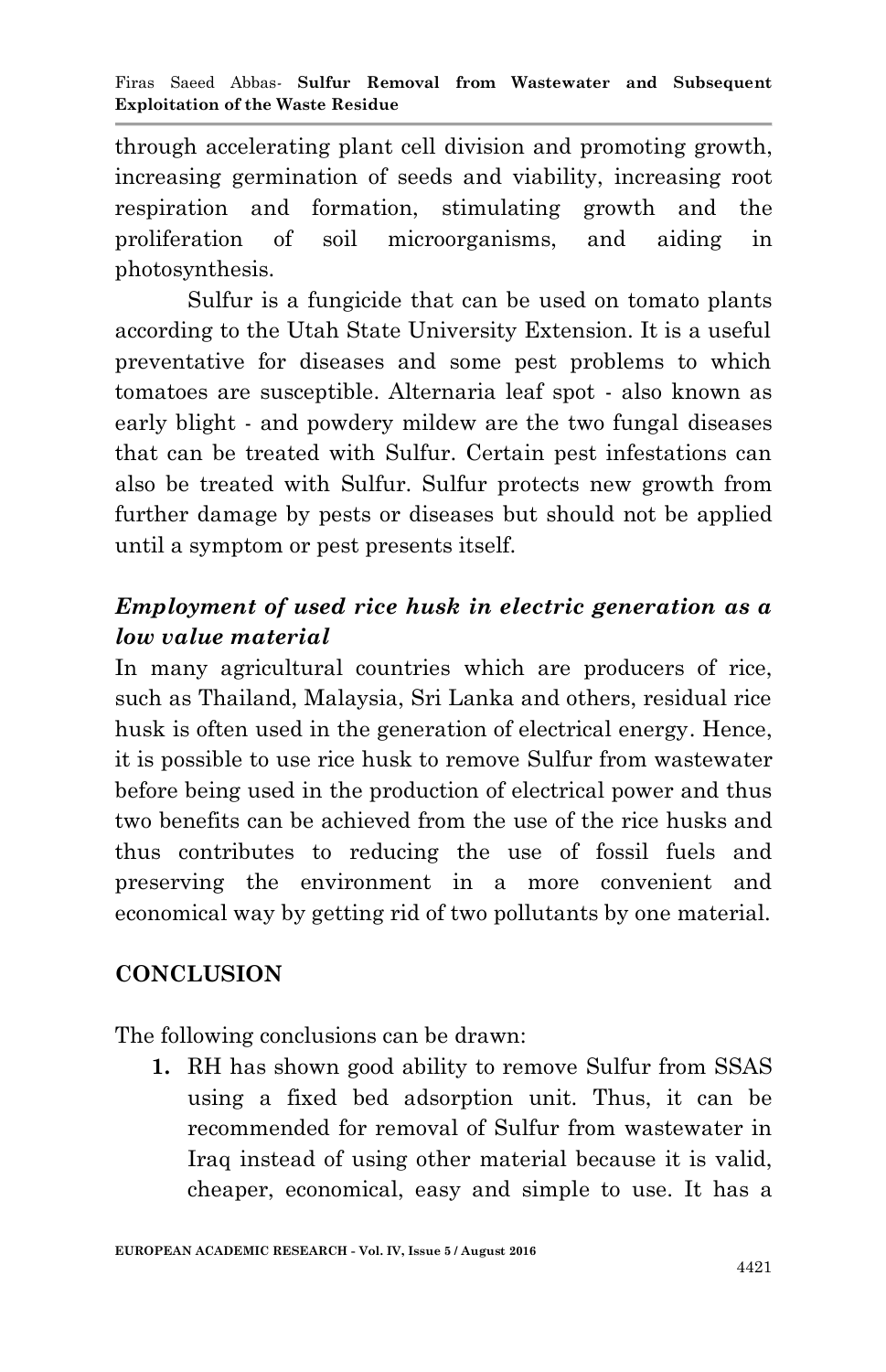high ability to adsorb Sulfur and can be used several times instead of applying a costly regeneration method. Finally the residue can be used yet again to receive further benefit.

- **2.** The maximum removal of Sulfur was 95.75 % at an initial Sulfur concentration of 1 mg/l.
- **3.** The percentage removal of Sulfur increased with decreasing flow rate of SSAS, pH and initial concentration of Sulfur while the percentage removal increased with increasing treatment time and the height of the adsorbent material RH.
- **4.** The RH residue that has previously adsorbed Sulfur from SSAS can be prepared as a good fertiliser for tomato crops. Thus the polluted waste can be removed by an economic and eco-friendly method.
- **5.** The RH can be used for generating electric power after it has been used to remove the Sulfur from wastewater. Thus two pollutants are removed by one material in an economic and eco-friendly method.

## **REFERENCES:**

(1) A. Wiessner, U. Kappelmeyer, P. Kuschk, M. Kästner, Sulphate reduction and the removal of carbon and ammonia in a laboratory-scale constructed wetland, *Water Research*, 39 (2005) 4643-4650.

(2) A. N. Knobel, A. E. Lewis, A mathematical model of a high sulphate wastewater anaerobic treatment system, Water Research, 36 (2002) 257-265.

(3) S. Tait, W.P. Clarke, J. Keller, D.J. Batstone, Removal of sulfate from high-strength wastewater by crystallisation, Water Research, 43 (2009) 762-772.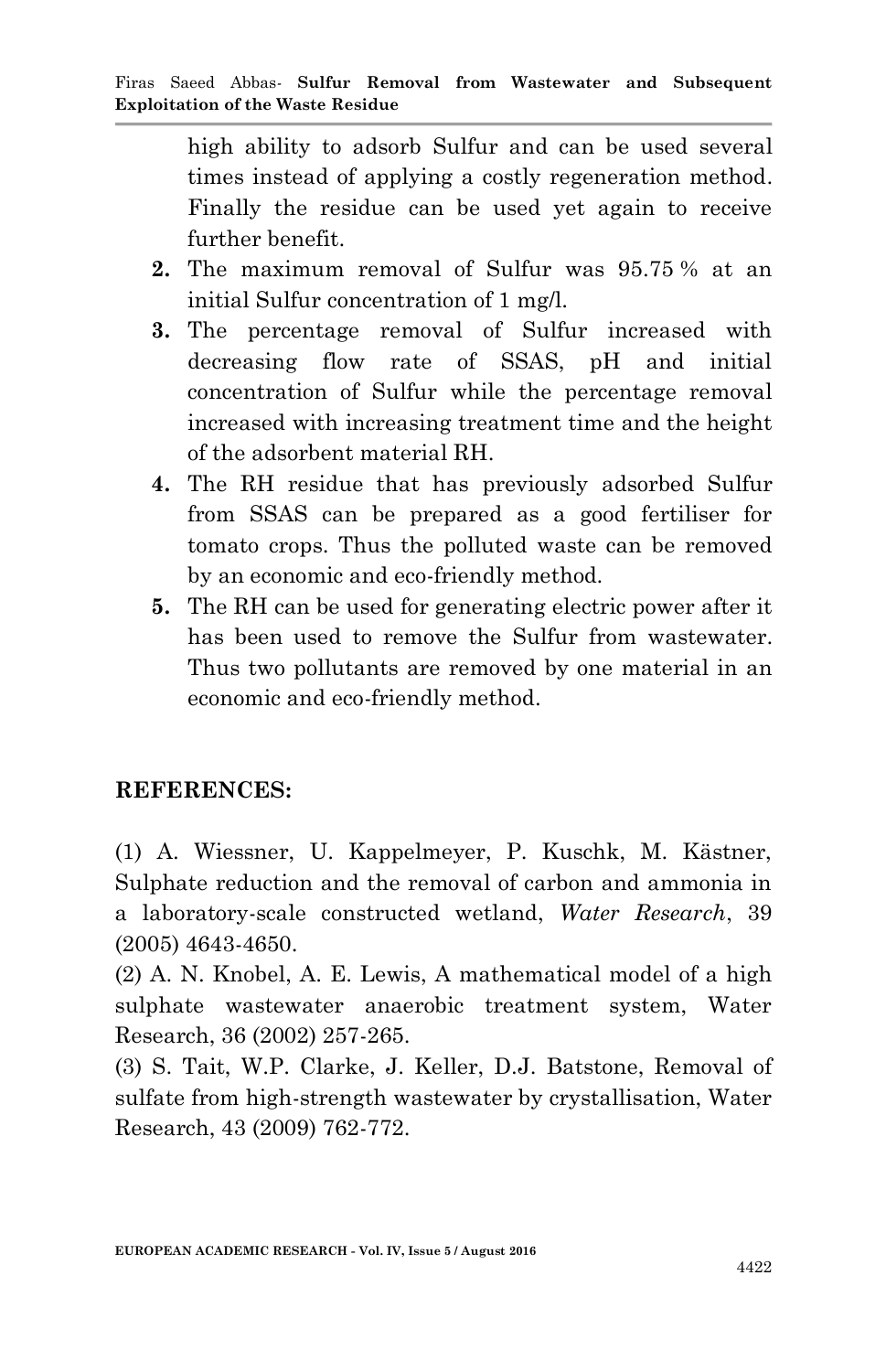(4) S.N. Medírcio, V.A. Leão, M.C. Teixeira, Specific growth rate of sulfate reducing bacteria in the presence of manganese and cadmium, Journal of Hazardous Materials, 143 (2007) 593-596.

(5) P. N. L. Lens, A. Visser, A. J. H. Janssen, L.W. Hulshoff Pol & G. Lettinga, Biotechnological Treatment of Sulfate-Rich Wastewaters, Critical Reviews in Environmental Science and Technology, 28 (1998) 41-88.

(6) B.M. Tebo, A.Y. Obraztsova, Sulfate-reducing bacterium grows with Cr(VI), U(VI), Mn(IV), and Fe(III) as electron acceptors, FEMS Microbiology Letters, 162 (1998) 193-198.

(7) L.W. Hulshoff Pol, P.N.L. Lens, A.J.M. Stams, G. Lettinga, Anaerobic treatment of sulphate-rich wastewaters, Biodegradation, 9 (1998) 213-224.

(8) S. Nagpal, S. Chuichulcherm, A. Livingston, L. Peeva, Ethanol utilization by sulfate-reducing bacteria: An experimental and modeling study, Biotechnology and Bioengineering, 70 (2000) 533-543.

(9) F. Fdz-Polanco, M. Fdz-Polanco, N. Fernandez, M.A. Urueña, P.A. Garcia, S. Villaverde, New process for simultaneous removal of nitrogen and sulfur under anaerobic conditions, *Water Research*, 35 (2001) 1111-1114.

(10) S.K. Khanal, J.-C. Huang, ORP-based oxygenation for sulfide control in anaerobic treatment of high-sulfate wastewater, *Water Research*, 37 (2003) 2053-2062.

(11) L.B. Moody, D.R. Raman, SE--Structures and Environment: A Dual-reactor Anaerobic System for Complete Treatment of a Food Processing Waste, *Journal of Agricultural Engineering Research*, 80 (2001) 293-299.

(12) D. H. ZITOMER and J. D. SHROUT High-Sulfate, High-Chemical Oxygen Demand Wastewater Treatment Using Aerated Methanogenic Fluidized Beds, *Water Environment Research*, 72 (2000) 90-97.

(13) B. Sharifzadeh, B. Vahid, and P. Faeqeh, "Preparation of Polyaniline Nanocomposites for Removal of Sulfate from Wastewater", *2011 2nd International Conference on Chemistry*